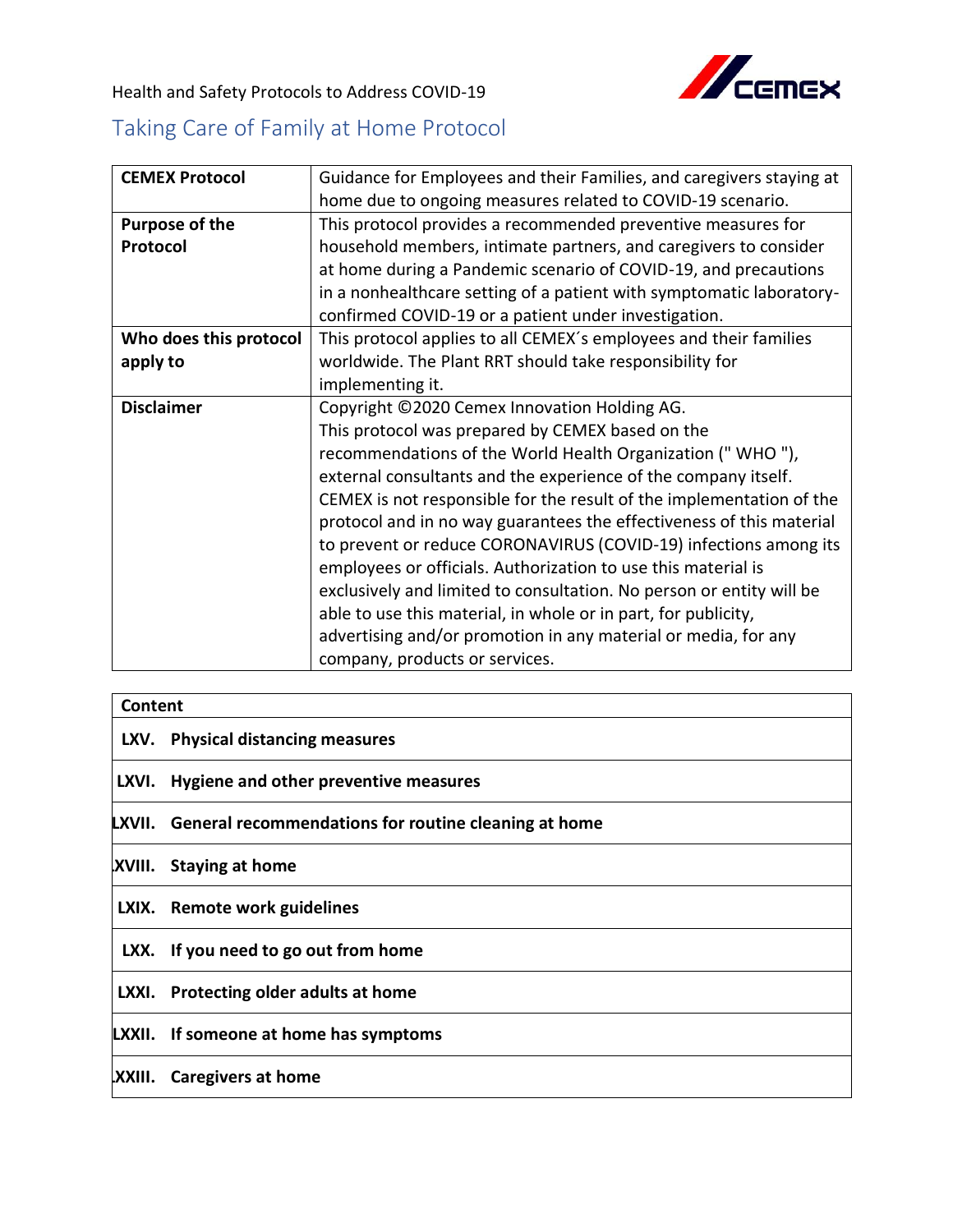

| Content |                                                                         |
|---------|-------------------------------------------------------------------------|
|         | Actions to be taken                                                     |
|         | General hygiene, cleaning and physical distance measures for Caregivers |

|     | I. Physical distancing measures                                                        |
|-----|----------------------------------------------------------------------------------------|
| 1.  | Physical distancing measures are steps you can take to reduce the social interaction   |
|     | between people. This will help reduce the transmission of coronavirus (COVID-19):      |
| 1.1 | Avoid contact with someone who is displaying symptoms of coronavirus (COVID-19).       |
|     | Please refer to: VII. If someone at home has symptoms.                                 |
| 1.2 | Avoid non-essential use of public transport, varying your travel times to avoid rush   |
|     | hour, when possible. Please refer to: IV. Staying at home                              |
| 1.3 | Work remotely, where possible. Your manager should support you to do this. Please      |
|     | refer to: V. Remote work guidelines                                                    |
| 1.4 | Avoid large gatherings, and gatherings in smaller public spaces such as pubs, cinemas, |
|     | restaurants, theatres, bars, clubs. Please refer to: IV. Staying at home               |
| 1.5 | Avoid gatherings with friends and extended family. Keep in touch using remote          |
|     | technology such as phone, internet, and social media. Please refer to: IV. Staying at  |
|     | home                                                                                   |
| 1.6 | Use telephone or online services to contact your doctor or other essential services    |
|     | Please refer to: IV. Staying at home.                                                  |
| 2.  | Everyone should be trying to follow these measures as much as possible. However, if    |
|     | there is a need to leave home for some reason, please refer to: VI. If you need to go  |
|     | out from home                                                                          |
|     |                                                                                        |

|                | II. Hygiene and other preventive measures                                             |  |
|----------------|---------------------------------------------------------------------------------------|--|
| $\mathbf{1}$ . | Household members should clean hands often, including immediately after removing      |  |
|                | gloves and after contact with an ill person, by washing hands with soap and water for |  |
|                | 20 seconds. If soap and water are not available and hands are not visibly dirty, an   |  |
|                | alcohol-based hand sanitizer that contains at least 70% alcohol may be used.          |  |
|                | However, if hands are visibly dirty, always wash hands with soap and water.           |  |
| 2.             | Household members should follow normal preventive actions while at home including     |  |
|                | recommended hand hygiene and avoiding touching eyes, nose, or mouth.                  |  |
| 3.             | Additional key times to clean hands include:                                          |  |
|                | a. When arriving home (ie. from supermarket or drugstore)                             |  |
|                | b. After blowing one's nose, coughing, or sneezing                                    |  |
|                | c. After using the restroom                                                           |  |
|                | Before eating or preparing food<br>d.                                                 |  |
|                | e. After contact with animals or pets                                                 |  |
|                | Before and after providing routine care for another person who needs<br>f.            |  |
|                | assistance (e.g. a child)                                                             |  |
|                |                                                                                       |  |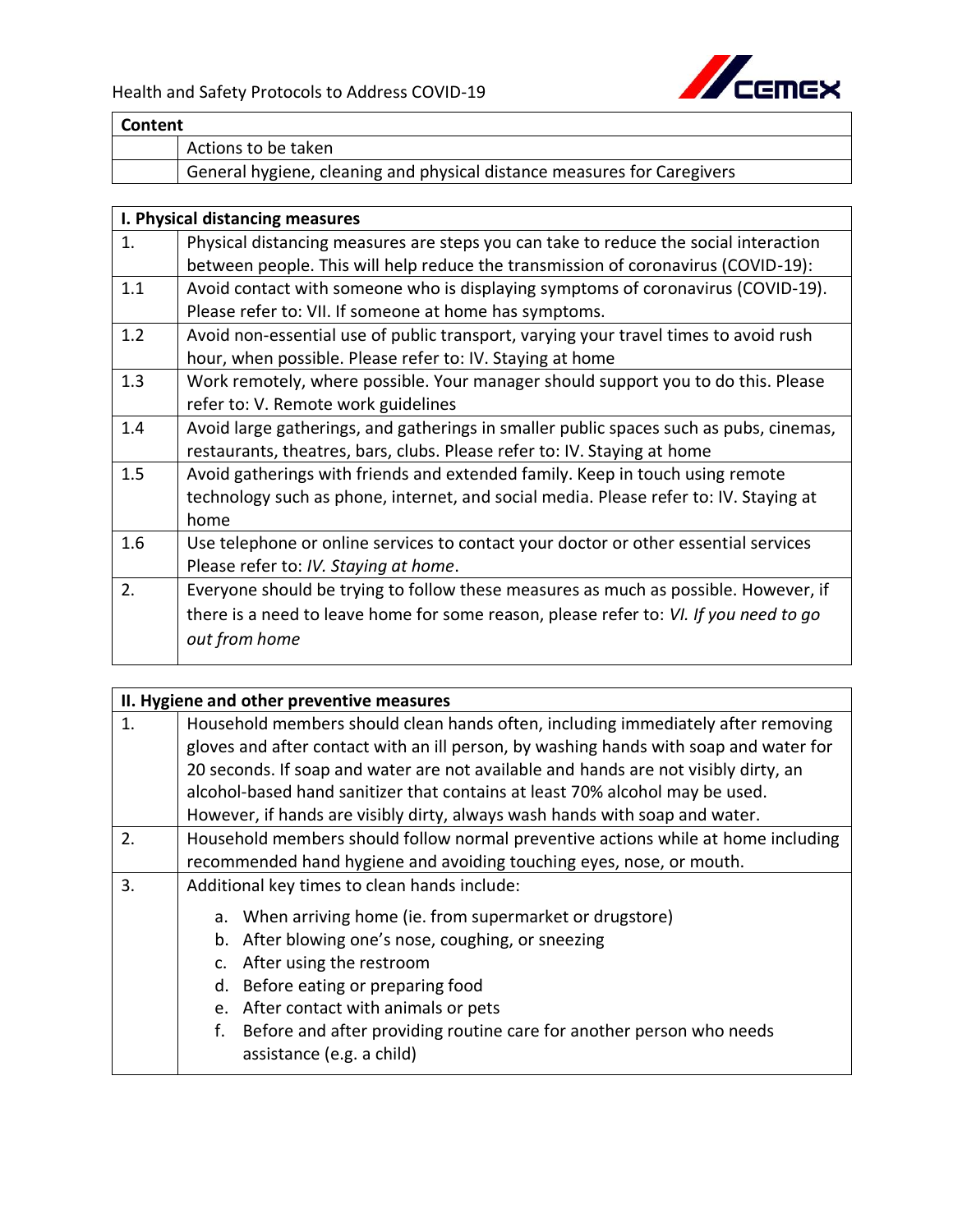

|     | III. General recommendations for routine cleaning at home                                                   |  |
|-----|-------------------------------------------------------------------------------------------------------------|--|
| 1.  | Consider cleaning frequently touched surfaces (for example: tables, doorknobs, light                        |  |
|     | switches, handles, desks, toilets, faucets, sinks) with appropriate household cleaners                      |  |
|     | and disinfectants, following label instructions (see: III.4 below)                                          |  |
| 2.  | Wear disposable gloves when cleaning and disinfecting surfaces. Gloves should be                            |  |
|     | discarded after each cleaning. If reusable gloves are used, those gloves should be                          |  |
|     | dedicated for cleaning                                                                                      |  |
| 3.  | If surfaces are dirty, they should be cleaned using a detergent or soap and water prior<br>to disinfection. |  |
| 4.  | For disinfection, diluted household bleach solutions, alcohol solutions with at least                       |  |
|     | 70% alcohol, and most common registered household disinfectants should be                                   |  |
|     | effective                                                                                                   |  |
| 5.  | For soft (porous) surfaces such as carpeted floor, rugs, and drapes, remove visible                         |  |
|     | contamination if present and clean with appropriate cleaners indicated for use on                           |  |
|     | these surfaces.                                                                                             |  |
| 6.  | Wear disposable gloves when handling dirty laundry from an ill person and then                              |  |
|     | discard after each use. If using reusable gloves, those gloves should be dedicated for                      |  |
|     | cleaning and disinfection of surfaces for COVID-19 and should not be used for other                         |  |
|     | household purposes. Wash hands immediately after gloves are removed.                                        |  |
| 7.  | If no gloves are used when handling dirty laundry, be sure to wash hands afterwards.                        |  |
| 8.  | If possible, do not shake dirty laundry. This will minimize the possibility of dispersing                   |  |
|     | virus through the air.                                                                                      |  |
| 9.  | Launder items as appropriate in accordance with the manufacturer's instructions. If                         |  |
|     | possible, launder items using the warmest appropriate water setting for the items and                       |  |
|     | dry items completely. Dirty laundry from an ill person cannot be washed with other                          |  |
|     | people's items.                                                                                             |  |
| 10. | Clean and disinfect clothes hampers according to guidance above for surfaces. If                            |  |
|     | possible, consider placing a bag liner that is either disposable (can be thrown away) or                    |  |
|     | can be laundered.                                                                                           |  |
|     |                                                                                                             |  |

|    | IV. Staying at home                                                                                                                                                                                                                                                                                                                                                           |  |
|----|-------------------------------------------------------------------------------------------------------------------------------------------------------------------------------------------------------------------------------------------------------------------------------------------------------------------------------------------------------------------------------|--|
| 1. | Staying at home can help stop coronavirus spreading                                                                                                                                                                                                                                                                                                                           |  |
| 2. | You'll need to stay at home if you have symptoms of coronavirus (COVID-19) or live<br>with someone who does without having taken the appropriate preventive measures.<br>In case of a confirmed case at home, please refer to the Protocol: Guidance for<br>caregivers at home of a person with symptomatic laboratory-confirmed COVID-19 or a<br>person under investigation. |  |
| 3. | Staying at home means you should:<br>Not go to work, school or public areas<br>a.<br>Not use public transport or taxis<br>b.<br>c. Not have visitors, such as friends and family, in your home                                                                                                                                                                                |  |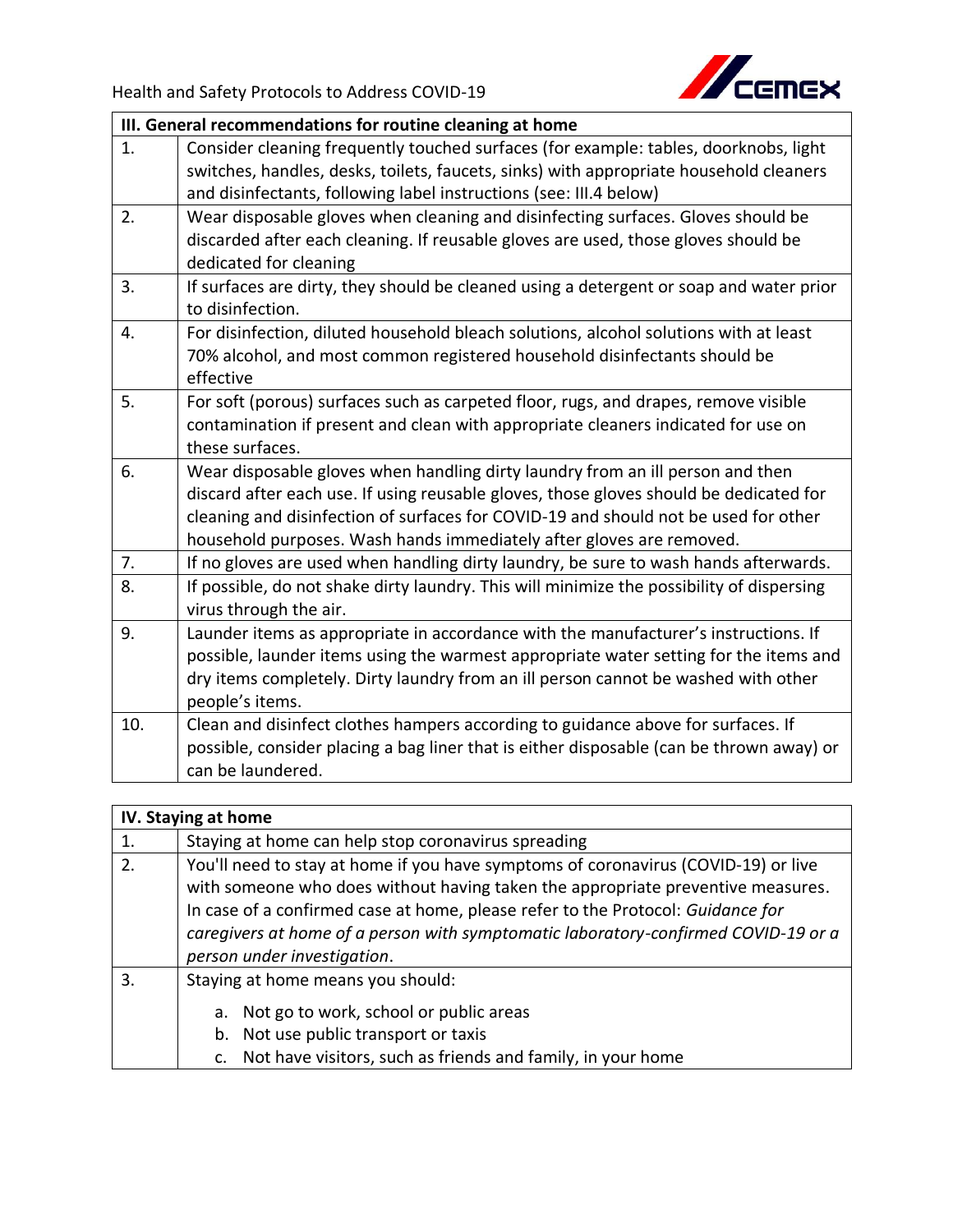

|     | IV. Staying at home                                                                                                                                                                      |  |
|-----|------------------------------------------------------------------------------------------------------------------------------------------------------------------------------------------|--|
|     | d. Not go out unless you need to buy food or collect medicine. If necessary, select<br>just one person to go out following the protocol when returning home.                             |  |
| -4. | You can use your garden, if you have one. You can also leave the house to exercise -<br>but stay at least 2 meters away from other people, following the protocol when<br>returning home |  |

|     | V. Remote work guidelines                                                            |  |
|-----|--------------------------------------------------------------------------------------|--|
| 1.  | Working remotely could be necessary or mandatory in a contingency scenario due to    |  |
|     | Pandemics because Covid-19.                                                          |  |
| 2.  | Employees must get line manager approval prior to working remotely and includes in   |  |
|     | case to be necessary completing and signing off any documentation required (if it is |  |
|     | needed by local regulations)                                                         |  |
| 3.  | It is expected that people who work remotely will have the appropriate equipment to  |  |
|     | do so, (a work laptop, secure access and internet connection)                        |  |
| 4.  | Managers must ensure:                                                                |  |
| 4.1 | That equipment supplied to their teams is suitable for its intended purpose.         |  |
| 4.2 | That the employee receives any necessary information and/or training that they may   |  |
|     | need to carry out their work in a safe, secure and efficient manner.                 |  |
| 4.3 | They should provide ergonomic recommendations for using the data display screen      |  |
| 5.  | Employees must:                                                                      |  |
| 5.1 | Make sure confidential or sensitive information is stored securely and not seen      |  |
|     | inappropriately by others.                                                           |  |
| 5.2 | Cover the working agreed times as if they were working remotely.                     |  |
| 5.3 | Adapt the workspace ergonomically with the resources they have according to the      |  |
|     | recommendations for the use of data display screens                                  |  |
| 6.  | Managers and employees have a responsibility to observe security and confidentiality |  |
|     | practices in relation to equipment and/or sensitive data in line with internal       |  |
|     | information security policy                                                          |  |

|                  | VI. If you need to go out from home                                                      |  |
|------------------|------------------------------------------------------------------------------------------|--|
| 1.               | Going out from home would be considered only when this is absolutely necessary           |  |
|                  | (e.g. in case of an emergency, to buy food or collect medicine).                         |  |
| 2.               | If there is any official mobility restriction (as a curfew), all the instructions of the |  |
|                  | Authorities must be followed                                                             |  |
| $\overline{3}$ . | Nevertheless, if you must to go out from home:                                           |  |
| 3.1              | Wash your hands before you go out to protect others, and wash them again after           |  |
|                  | touching any object or surface to protect yourself (bring with you hand sanitizer gel)   |  |
| 3.2              | If possible, avoid public transportation, ride-sharing, or taxis.                        |  |
| 3.3              | Follow the recommendations of physical distancing (no kissing, no handshake, no          |  |
|                  | hugging and stay at least 2 meters/6 feet away from other people)                        |  |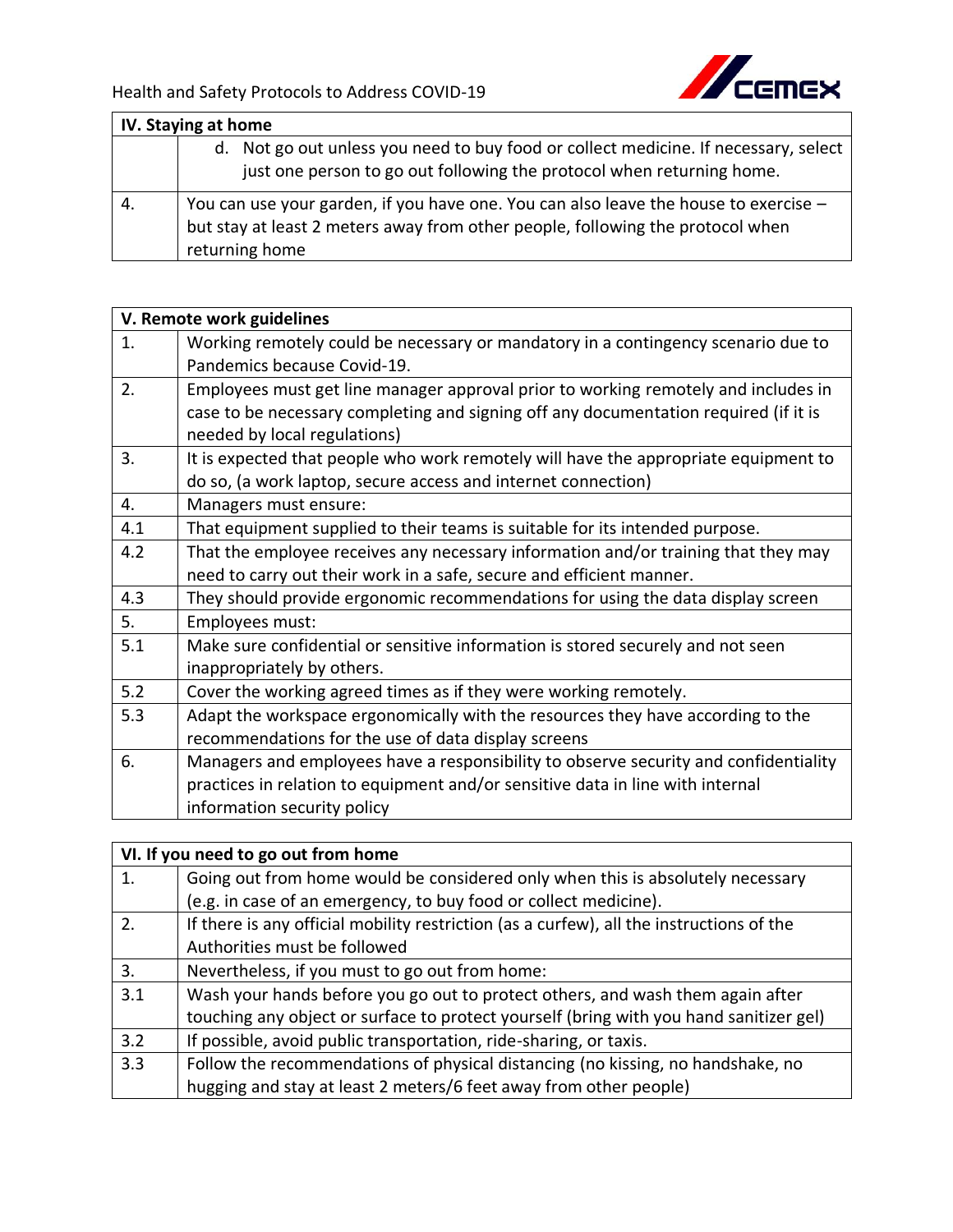

1

|     | VI. If you need to go out from home                                                           |  |
|-----|-----------------------------------------------------------------------------------------------|--|
| 3.4 | If you are going to pay for something, try to not pay with cash; if you need to, then         |  |
|     | wash your hands after that.                                                                   |  |
| 3.5 | If there is any specific official mobility restriction (as a curfew), all the instructions of |  |
|     | the Authorities must be followed.                                                             |  |
| 3.6 | If a person needs to go to work (where deemed essential) then they must wear clean            |  |
|     | clothes and it is recommended they also thoroughly washed themselves (e.g. a                  |  |
|     | shower). It is also recommended they take spare clean clothes with them in a                  |  |
|     | separate bag to change into once the shift has ended.                                         |  |
| 4.  | When returning home, consider the following recommendations:                                  |  |
| 4.1 | Do not touch anything when entering the house, until have been disinfected.                   |  |
| 4.2 | Take off your shoes and leave them in a place separate from the rest. There is also the       |  |
|     | option of preparing a container with water and chlorine and introducing the soles             |  |
|     | there to disinfect.                                                                           |  |
| 4.3 | If you got away with a pet, disinfect their paws.                                             |  |
| 4.4 | Remove clothing that has been exposed and wash it.                                            |  |
| 4.5 | Leave a tray at the entrance to put bags, wallets and keys.                                   |  |
| 4.6 | Disinfecting the cell phone is essential as it is something that is used every day and at     |  |
|     | all times.                                                                                    |  |
| 4.7 | It is also important to clean the surfaces of the house that may have been in contact         |  |
|     | with something that has come from outside                                                     |  |
| 4.8 | Once you have finished all of this, wash your hands again with soap.                          |  |

## **VII. Protecting older adults at home**

| You should take precautions to protect yourself and those in your care from              |
|------------------------------------------------------------------------------------------|
| contracting COVID-19, as have been explained in this document, especially if there is    |
| at home an elder, since older adults, 65 years and older, are at higher risk for severe  |
| illness for COVID-19                                                                     |
| If an older adult in your care is feeling well, consider helping them postpone elective  |
| procedures, annual checkups and other non-essential doctor visits.                       |
| To help older adults stay in touch with their caregivers, ask their doctors' offices if  |
| they offer telemedicine, email or other means rather than face-to-face.                  |
| Keep as much distance as possible between people in the home:                            |
| If possible, limit the elder to a single location in the house                           |
| Don't share personal items (the virus spreads easily among people in the same            |
| household)                                                                               |
| Make every effort to minimize the impact of multigenerational living.                    |
| Designate a primary caregiver to provide all contact with the elder in the home.         |
| The primary caregiver should also limit their daily interactions with people outside the |
| home to reduce their risk of exposure.                                                   |
| Avoid any non-essential visitor to the house.                                            |
| If someone is visiting for an essential purpose, should consider the protocol to         |
| entering home (see: VI. If you need to go out from home, point 4 above).                 |
|                                                                                          |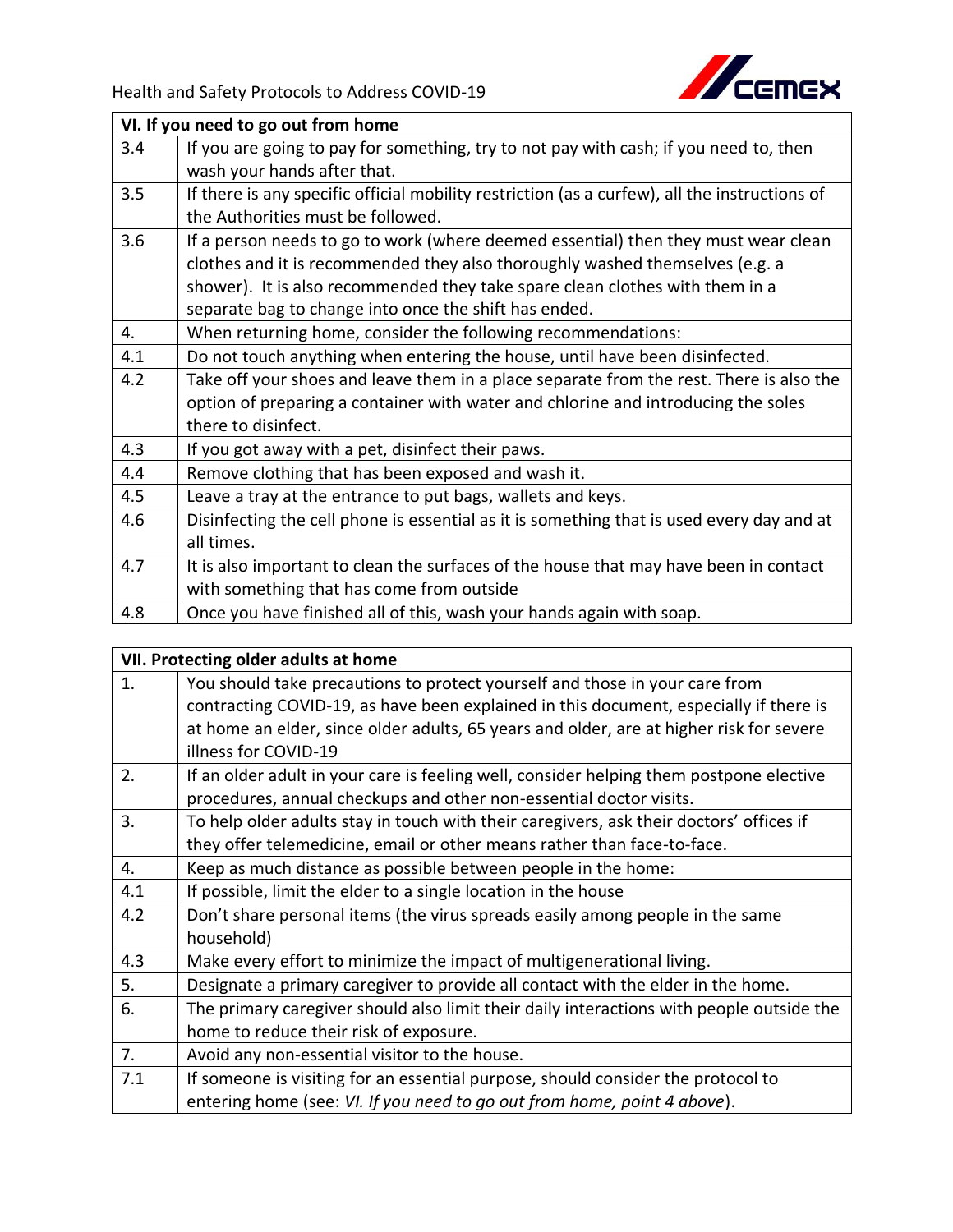Health and Safety Protocols to Address COVID-19



| VII. Protecting older adults at home |                                                                                     |  |
|--------------------------------------|-------------------------------------------------------------------------------------|--|
| 7.2                                  | Keep distance, stay at least 2 meters away from the older adult.                    |  |
| 8                                    | To help older adults feel involved, purposeful and less lonely during the pandemic: |  |
| 8.1                                  | Show them how to video chat with others using smartphones, laptops or tablets.      |  |
| 8.2                                  | Use apps on these devices to provide captions for adults with hearing challenges.   |  |
| 8.3                                  | Encourage friends and family outside of your household to telephone, write notes or |  |
|                                      | send cards to lift your loved one's spirits.                                        |  |
| 9.                                   | Older adults should put off non-essential travel with itineraries that would expose |  |
|                                      | them to crowds.                                                                     |  |

|     | VIII. If someone at home has symptoms                                                                                                                                                                                                                                                                                                                                                                                                                                                                             |
|-----|-------------------------------------------------------------------------------------------------------------------------------------------------------------------------------------------------------------------------------------------------------------------------------------------------------------------------------------------------------------------------------------------------------------------------------------------------------------------------------------------------------------------|
| 1.  | Pay attention for potential COVID-19 symptoms including, fever, cough, and<br>a.<br>shortness of breath. If you feel like you are developing symptoms, call your<br>doctor.<br>b. If you develop emergency warning signs for COVID-19 get medical attention<br>immediately. In adults, emergency warning signs*:<br>Difficulty breathing or shortness of breath<br>Persistent pain or pressure in the chest<br>$\bullet$<br>New confusion or inability to arouse<br>$\bullet$<br>Bluish lips or face<br>$\bullet$ |
|     | *This list is not all inclusive. Please consult your medical provider for any other                                                                                                                                                                                                                                                                                                                                                                                                                               |
|     | symptoms that are severe or concerning.                                                                                                                                                                                                                                                                                                                                                                                                                                                                           |
| 2.  | If you think you or somebody at home have been exposed to COVID-19 and develop                                                                                                                                                                                                                                                                                                                                                                                                                                    |
|     | warning sign symptoms:                                                                                                                                                                                                                                                                                                                                                                                                                                                                                            |
| 2.1 | Stay home except to get medical care for a period of days from last exposure, enough                                                                                                                                                                                                                                                                                                                                                                                                                              |
|     | to cover incubation period of the disease to make sure the person is not infected with<br>the pandemic-related disease                                                                                                                                                                                                                                                                                                                                                                                            |
| 2.2 | Do not visit public areas.                                                                                                                                                                                                                                                                                                                                                                                                                                                                                        |
| 2.3 | Stay in touch with your doctor. Call before you get medical care. Be sure to get care if                                                                                                                                                                                                                                                                                                                                                                                                                          |
|     | you feel worse or you think it is an emergency.                                                                                                                                                                                                                                                                                                                                                                                                                                                                   |
| 2.4 | If possible, avoid public transportation, ride-sharing, or taxis.                                                                                                                                                                                                                                                                                                                                                                                                                                                 |
| 2.5 | Stay away from others as much as possible, you should stay in a specific "sick room"<br>and away from other people in your home. Use a separate bathroom, if available.                                                                                                                                                                                                                                                                                                                                           |
| 2.6 | Limit contact with pets & animals just like you would around other people.                                                                                                                                                                                                                                                                                                                                                                                                                                        |
| 2.7 | If there is a person at home confirmed with Covid-19, please refer to the Protocol:                                                                                                                                                                                                                                                                                                                                                                                                                               |
|     | Guidance for caregivers at home of a person with symptomatic laboratory-confirmed                                                                                                                                                                                                                                                                                                                                                                                                                                 |
|     | COVID-19 or a person under investigation                                                                                                                                                                                                                                                                                                                                                                                                                                                                          |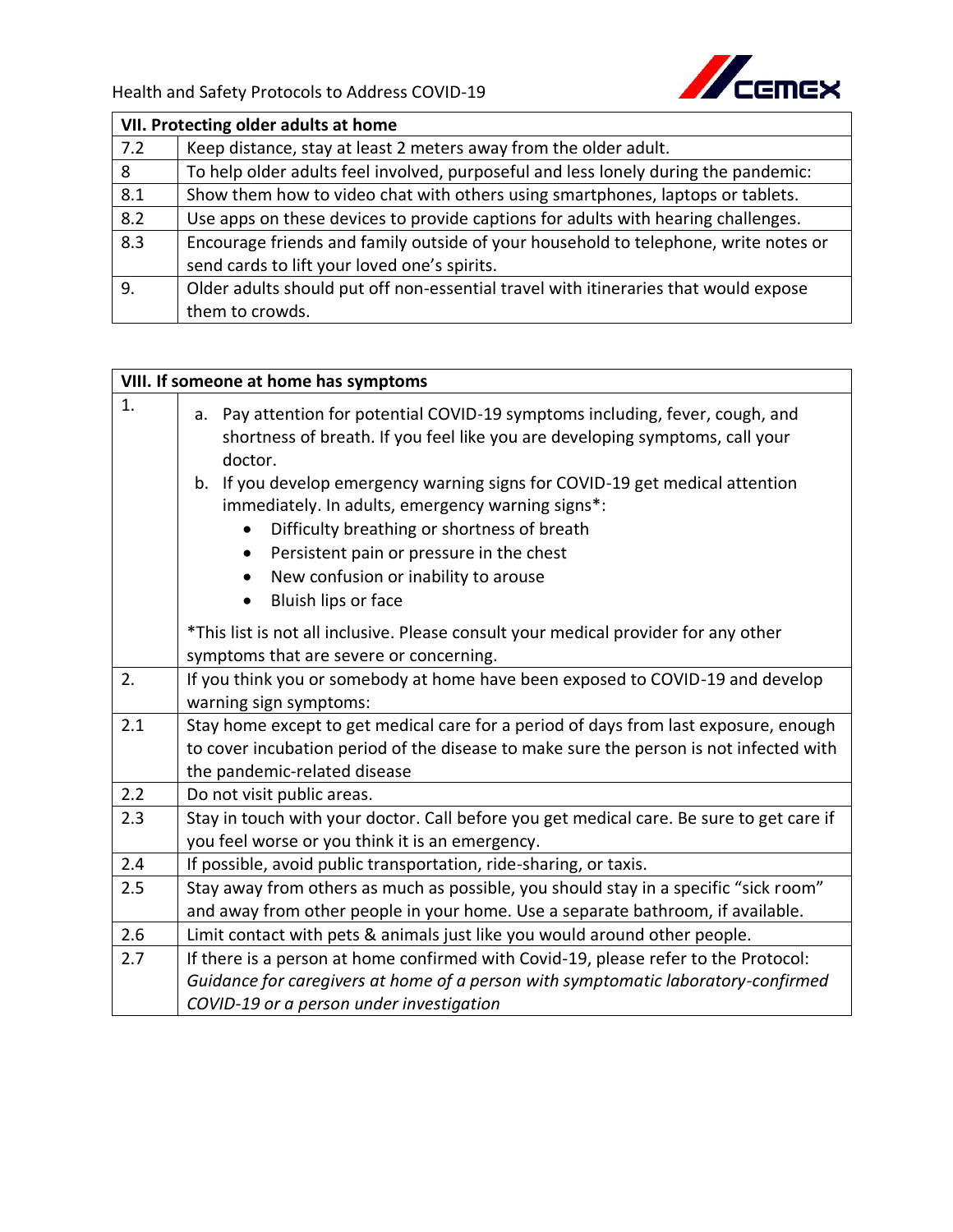

|                            | IX. Caregivers at home                                                                                                                                                                                                                                                                                                                                                                                                      |  |  |
|----------------------------|-----------------------------------------------------------------------------------------------------------------------------------------------------------------------------------------------------------------------------------------------------------------------------------------------------------------------------------------------------------------------------------------------------------------------------|--|--|
| <b>Actions to be taken</b> |                                                                                                                                                                                                                                                                                                                                                                                                                             |  |  |
| 1.                         | Household members may have close contact with a person with symptomatic,<br>laboratory-confirmed COVID-19 or a person under investigation (patient). Close<br>contacts* should monitor their health; they should call their healthcare provider right<br>away if they develop symptoms suggestive of COVID-19 (e.g., fever, cough, shortness<br>of breath).                                                                 |  |  |
| $\overline{2}$             | Close contacts* should also follow these recommendations:                                                                                                                                                                                                                                                                                                                                                                   |  |  |
|                            | * Close contact is defined as-<br>being within approximately 6 feet (2 meters) of a COVID-19 case for a<br>a.<br>prolonged period of time (15 minutes or more); close contact can occur while<br>caring for, living with, visiting, or sharing a health care waiting area or room<br>with a COVID-19 case<br>$or -$<br>b. having direct contact with infectious secretions of a COVID-19 case (e.g., being                  |  |  |
|                            | coughed on).                                                                                                                                                                                                                                                                                                                                                                                                                |  |  |
| 2.1                        | Make sure that you understand and can help the patient follow their healthcare<br>provider's instructions for medication(s) and care.                                                                                                                                                                                                                                                                                       |  |  |
| 2.2                        | You should help the patient with basic needs in the home and provide support for<br>getting groceries, prescriptions, and other personal needs.                                                                                                                                                                                                                                                                             |  |  |
| 2.3                        | Monitor the patient's symptoms. If the patient is getting sicker, call his or her<br>healthcare provider and tell them that the patient has laboratory-confirmed COVID-<br>19. This will help the healthcare provider's office take steps to keep other people in<br>the office or waiting room from getting infected. Ask the healthcare provider to call<br>the local or state health department for additional guidance. |  |  |
| 2.4                        | If the patient has a medical emergency and you need to call to local emergency<br>number in your city, area o country, as applicable, for example 911, notify the<br>dispatch personnel that the patient has, or is being evaluated for COVID-19.                                                                                                                                                                           |  |  |
| 2.5                        | Household members should stay in another room or be separated from the patient as<br>much as possible. Household members should use a separate bedroom and<br>bathroom, if available.                                                                                                                                                                                                                                       |  |  |
| 2.6                        | Prohibit visitors who do not have an essential need to be in the home.                                                                                                                                                                                                                                                                                                                                                      |  |  |
| 2.7                        | Household members should care for any pets in the home. Do not handle pets or<br>other animals while sick.                                                                                                                                                                                                                                                                                                                  |  |  |
| 2.8                        | Make sure that shared spaces in the home have good air flow, such as by an air<br>conditioner or an opened window, weather permitting.                                                                                                                                                                                                                                                                                      |  |  |

| General hygiene, cleaning and physical distance measures for Caregivers |                                                                                   |  |
|-------------------------------------------------------------------------|-----------------------------------------------------------------------------------|--|
| $\vert 1 \vert$                                                         | Perform hand hygiene frequently. Wash your hands often with soap and water for at |  |
|                                                                         | least 20 seconds or use an alcohol-based hand sanitizer that contains 70 to 95%   |  |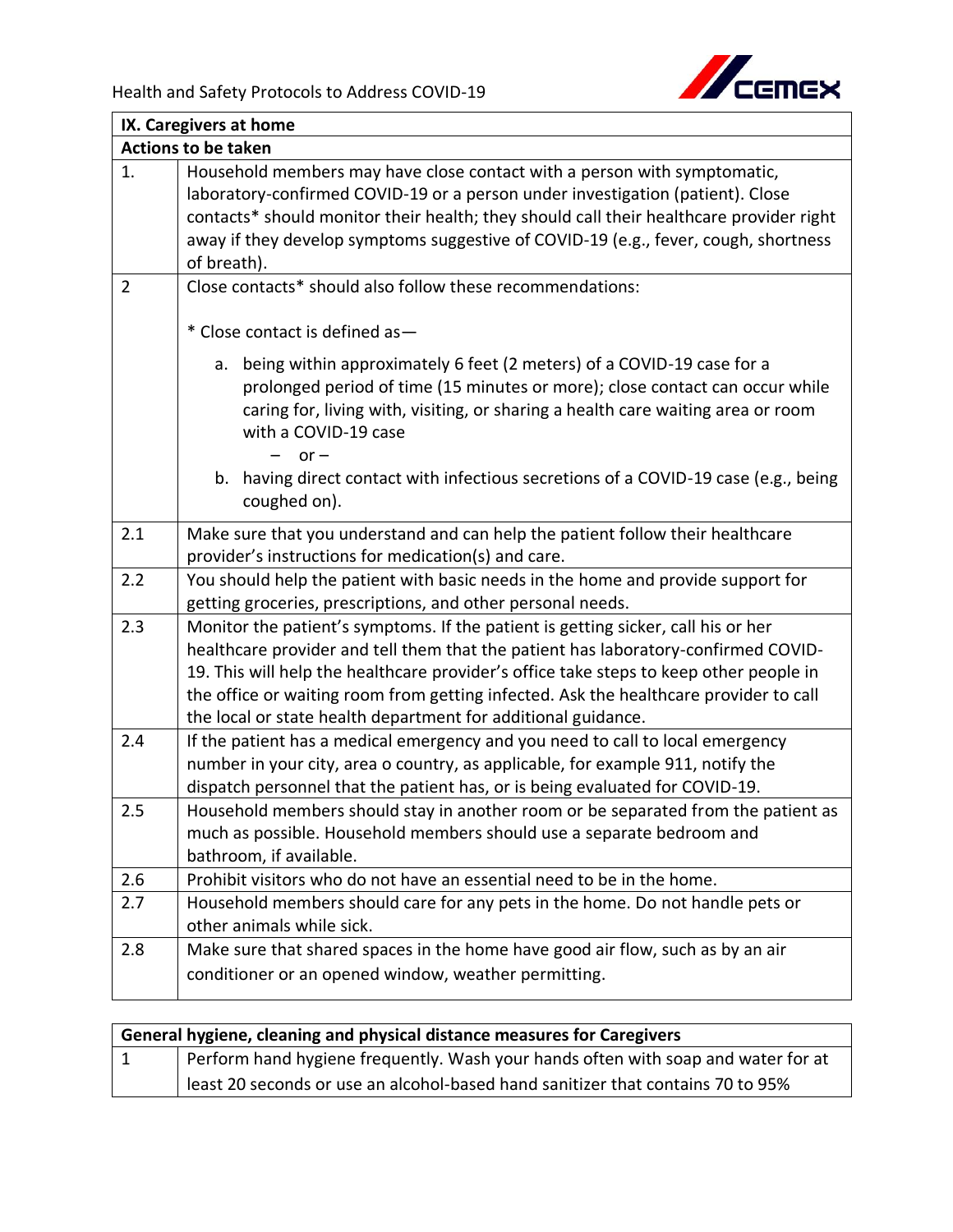

| General hygiene, cleaning and physical distance measures for Caregivers |                                                                                           |  |
|-------------------------------------------------------------------------|-------------------------------------------------------------------------------------------|--|
|                                                                         | alcohol, covering all surfaces of your hands and rubbing them together until they feel    |  |
|                                                                         | dry. Soap and water should be used preferentially if hands are visibly dirty.             |  |
| $\overline{2}$                                                          | Avoid touching your eyes, nose, and mouth with unwashed hands.                            |  |
| $\overline{3}$                                                          | The patient should wear a facemask when around other people. If the patient is not        |  |
|                                                                         | able to wear a facemask (for example, because it causes trouble breathing), you, as       |  |
|                                                                         | the caregiver, should wear a mask when you are in the same room as the patient.           |  |
| $\overline{4}$                                                          | Wear a disposable facemask and gloves when you touch or have contact with the             |  |
|                                                                         | patient's blood, stool, or body fluids, such as saliva, sputum, nasal mucus, vomit,       |  |
|                                                                         | urine.                                                                                    |  |
| 4.1                                                                     | Throw out disposable facemasks and gloves after using them. Do not reuse.                 |  |
| 4.2                                                                     | When removing personal protective equipment, first remove and dispose of gloves.          |  |
|                                                                         | Then, immediately clean your hands with soap and water or alcohol-based hand              |  |
|                                                                         | sanitizer. Next, remove and dispose of facemask, and immediately clean your hands         |  |
|                                                                         | again with soap and water or alcohol-based hand sanitizer.                                |  |
| 5                                                                       | Avoid sharing household items with the patient. You should not share dishes, drinking     |  |
|                                                                         | glasses, cups, eating utensils, towels, bedding, or other items. After the patient uses   |  |
|                                                                         | these items, you should wash them thoroughly (see below "Wash laundry                     |  |
|                                                                         | thoroughly").                                                                             |  |
| 6                                                                       | Clean all "high-touch" surfaces, such as counters, tabletops, doorknobs, bathroom         |  |
|                                                                         | fixtures, toilets, phones, keyboards, tablets, and bedside tables, every day. Also, clean |  |
|                                                                         | any surfaces that may have blood, stool, or body fluids on them.                          |  |
| 6.1                                                                     | Use a household cleaning spray or wipe, according to the label instructions. Labels       |  |
|                                                                         | contain instructions for safe and effective use of the cleaning product including         |  |
|                                                                         | precautions you should take when applying the product, such as wearing gloves and         |  |
|                                                                         | making sure you have good ventilation during use of the product.                          |  |
| 7                                                                       | Wash laundry thoroughly.                                                                  |  |
| 7.1                                                                     | Immediately remove and wash clothes or bedding that have blood, stool, or body            |  |
|                                                                         | fluids on them.                                                                           |  |
| 7.2                                                                     | Wear disposable gloves while handling soiled items and keep soiled items away from        |  |
|                                                                         | your body. Clean your hands (with soap and water or an alcohol-based hand sanitizer)      |  |
|                                                                         | immediately after removing your gloves.                                                   |  |
| 7.3                                                                     | Read and follow directions on labels of laundry or clothing items and detergent. In       |  |
|                                                                         | general, using a normal laundry detergent according to washing machine instructions       |  |